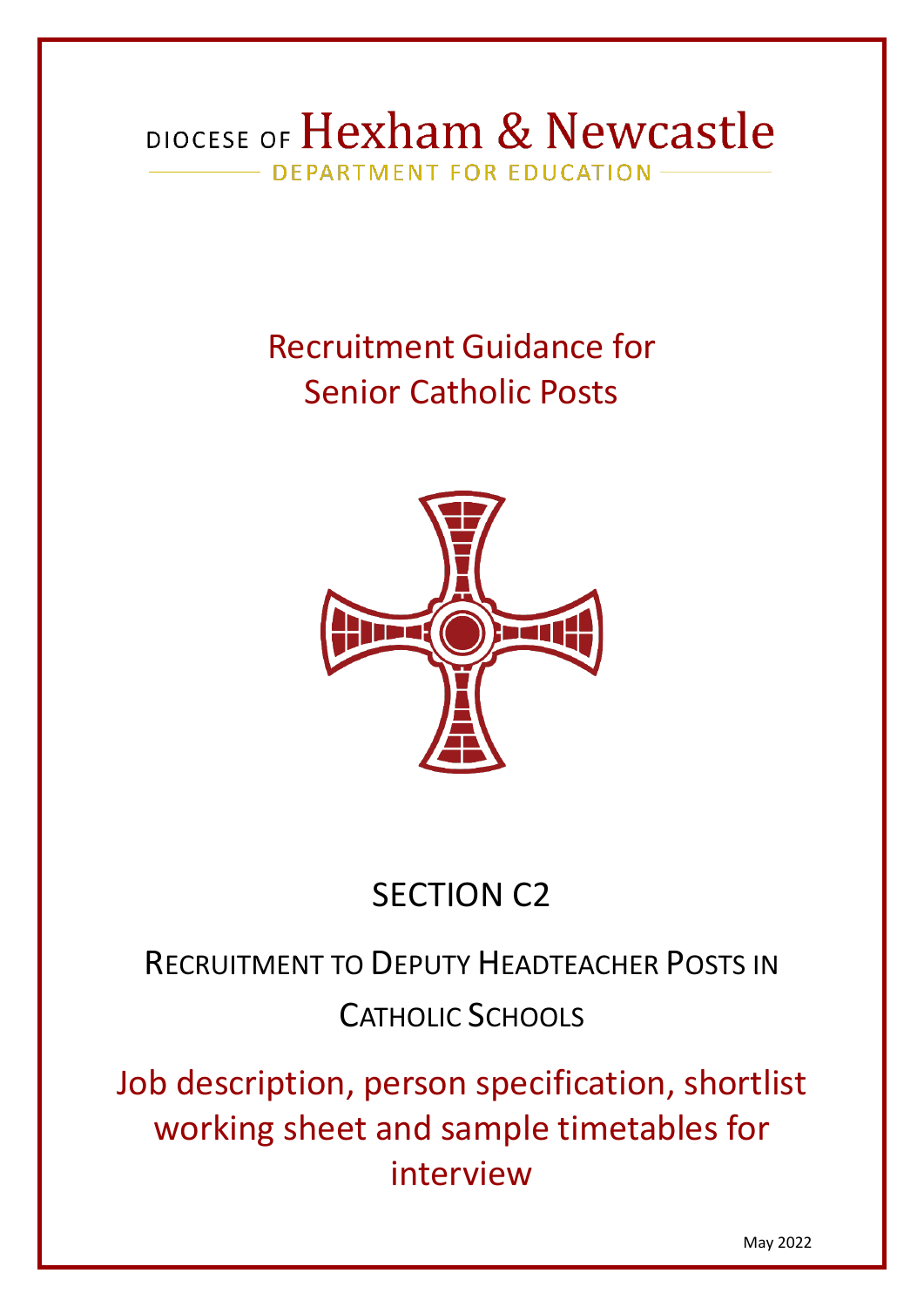# **Contents**

| Sample timetable for primary deputy headteacher interview   |  |
|-------------------------------------------------------------|--|
| Sample timetable for primary deputy headteacher interview   |  |
| Sample timetable for secondary deputy headteacher interview |  |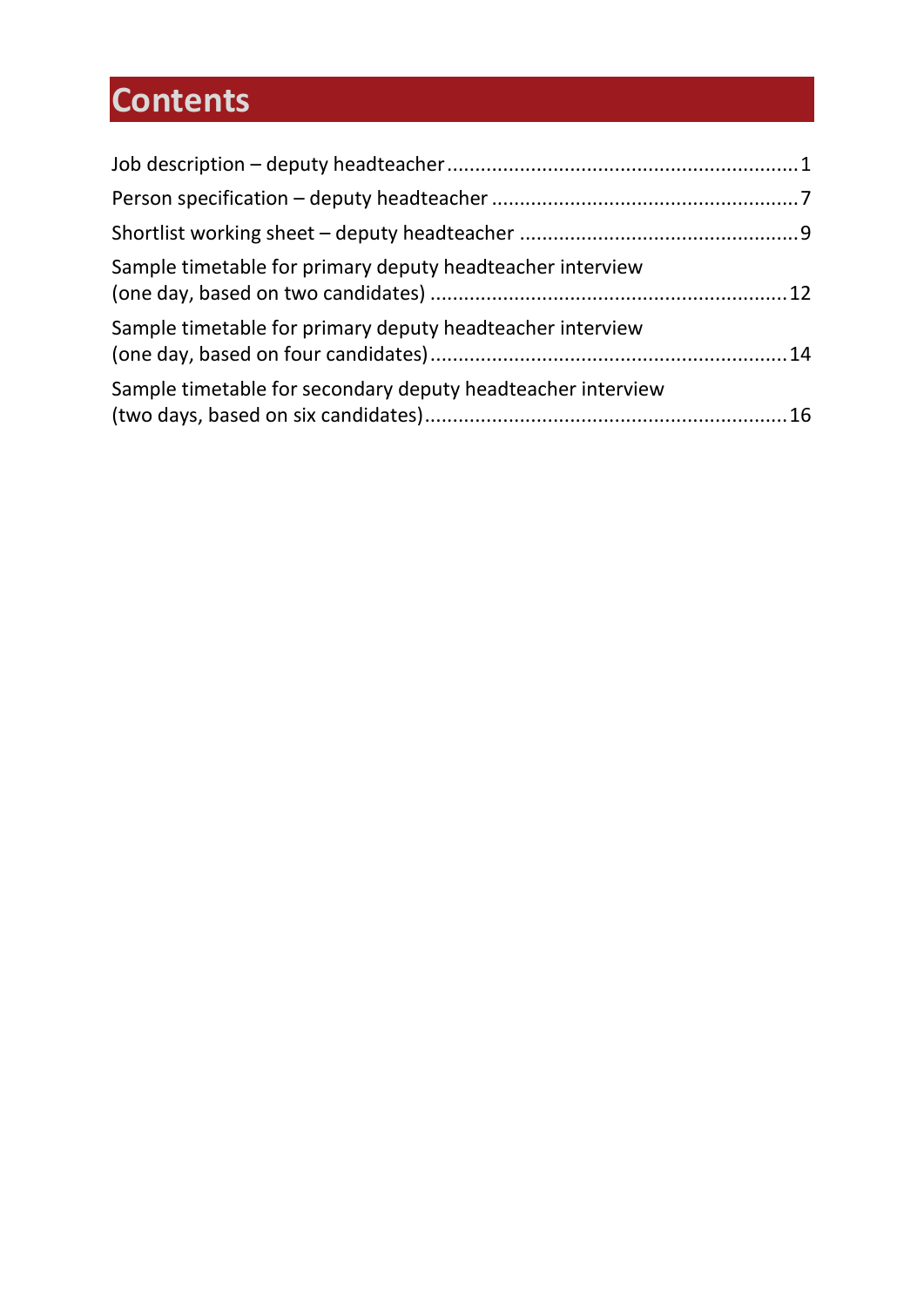## <span id="page-2-0"></span>**Job Description**

## Deputy Headteacher

[Name of School]

## **Introduction**

The school has been designated by the Secretary of State as a school with a religious character. Its instrument of government states that it is part of the Catholic Church and is to be conducted as a Catholic school in accordance with Canon Law, the teachings of the Roman Catholic Church and the trust deed of the Diocese of Hexham and Newcastle. At all times the school is to serve as a witness to the Catholic faith in our Lord Jesus Christ. The role of deputy headteacher therefore requires a practising Catholic who can show by example and from experience that he or she will work with the headteacher to ensure that the school is distinctively Catholic in all its aspects.

This appointment is with the board of the school under the terms of the Catholic Education Service contract signed with the board as employers. It is subject to the current conditions of service for deputy headteachers contained in the School Teachers' Pay and Conditions document and other current education and employment legislation. In carrying out his/her duties the deputy headteacher shall consult with the headteacher and, when appropriate, with the board, the Diocese, the local authority, the staff of the school, the parents of its pupils, the parish(es) served by the school and other local Catholic schools, particularly where collaboration or federation is being developed.

This job description is based on the key areas identified in the *Headteachers' Standards* published by the Department for Education (2020). It recognises the role of the deputy headteacher in sharing responsibility for the leadership of the school.

(N.B. Where specific responsibilities have been agreed for the deputy headteacher for individual key areas, it is recommended that that these be added to the list of main tasks and actions. Other specific tasks, e.g. teaching commitment, designated safeguarding officer, should be added as required).

The board and the Diocese acknowledge the importance of the role of the Catholic deputy headteacher and will actively offer long term support, encouragement, affirmation and realistic challenge to the successful candidate.

The board and the Diocese are committed to safeguarding and promoting the welfare of children and young people and vulnerable adults and the headteacher must ensure that the highest priority is given to following the guidance and regulations to safeguard them. The successful candidate will be required to undergo an Enhanced check for Regulated Activity from the Disclosure and Barring Service.

The core purpose of the deputy headteacher is to assist the headteacher to set and implement the strategic direction of the school and to provide professional leadership and management to drive achievement of high standards in all areas of the school's<sup>1</sup> work, particularly in ensuring the provision of sustainable outstanding education through the preservation and development of its Catholic character.

<sup>&</sup>lt;sup>1</sup> The term school refers to both voluntary aided schools and academies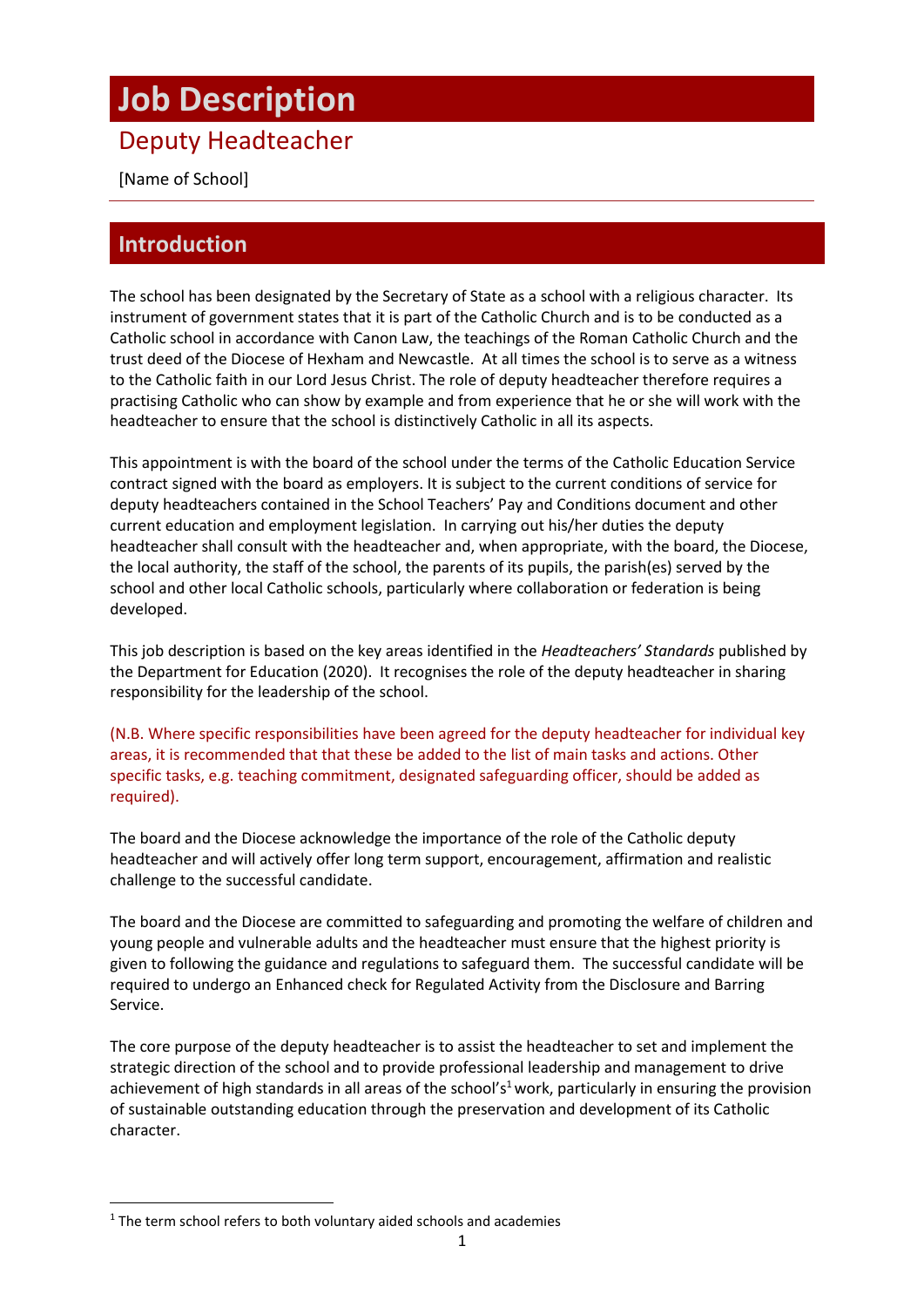The school's objectives relate to the provision of Catholic education and the school is part of the Catholic Church and, as such, is to be conducted as a Catholic school in accordance with Canon Law, the teachings of the Catholic Church and the trust deed of the Diocese of Hexham and Newcastle. **Therefore, the post of deputy headteacher must be filled by a practising Catholic<sup>2</sup>who can show, by example and from experience, that he or she will ensure that the school is distinctively Catholic in all aspects.**

In addition to being an excellent classroom practitioner, the deputy headteacher should demonstrate the following:

## **Section 1: Ethics and professional conduct**

Catholic deputy headteachers are expected to demonstrate consistently high standards of principled and professional conduct inspired by Christ and His beatitudes<sup>3</sup> and exemplified by the selfcultivation of virtues, those qualities of character fundamental to the Catholic tradition: faith, hope, love, justice, solidarity, temperance, fortitude and practical wisdom. Catholic deputy headteachers are expected to meet the teachers' standards and be responsible for providing the conditions in which teachers can fulfil them.

In addition, Catholic deputy headteachers uphold and demonstrate the Seven [Principles](https://www.gov.uk/government/publications/the-7-principles-of-public-life) of Public [Life](https://www.gov.uk/government/publications/the-7-principles-of-public-life) at all times. Known as the Nolan principles, these form the basis of the ethical standards expected of public office holders:

- selflessness
- integrity
- objectivity
- accountability
- openness
- honesty
- leadership

Catholic deputy headteachers support the headteacher in their role as custodians of Diocesan schools and as such embody the abundant hope the Church has placed in education. Catholic deputy headteachers also support the headteacher with their task of human formation in conformity with Christ and Church teaching, and so uphold ecclesial and public trust in school leadership and maintain high standards of ethics and behaviour. Both within and outside school, Catholic deputy headteachers:

- build relationships of mutual respect rooted in the belief that all are made in the image and likeness of God<sup>4</sup> and at all times observe proper boundaries appropriate to their professional position.
- **•** show tolerance of and respect for the rights of others, recognising differences and respecting cultural diversity within contemporary Britain enabling each person to play their full part in building and sustaining the Common Good.
- uphold fundamental British values, including democracy, the rule of law, individual liberty and mutual respect, and tolerance of those with different faiths and beliefs understanding

<sup>2</sup> See *Diocesan Briefing Note On Practising Catholic*

<sup>3</sup> The Gospel of Matthew 5:3-12

<sup>4</sup> The Book of Genesis 1:26-27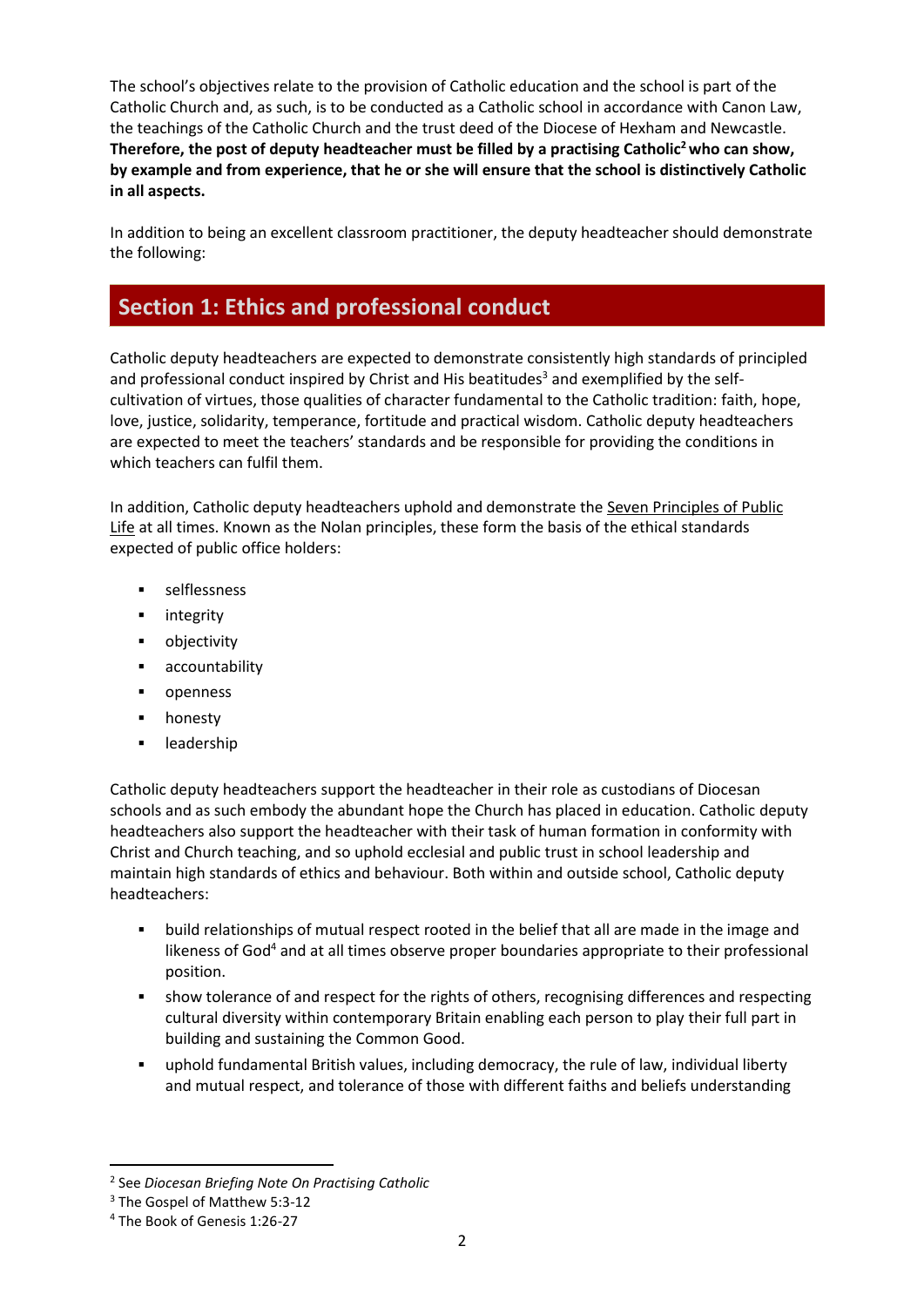that such values are rooted in the Catholic understanding of dialogue<sup>5</sup> and the Church's social teaching<sup>6</sup>.

**•** ensure that personal beliefs are not expressed in ways which exploit their position, pupils' vulnerability or might lead pupils to break the law, but are always orientated to the service of others in light of the Gospel.

As leaders of their Catholic school community and profession, deputy headteachers:

- serve in the best interests of the school's pupils.
- conduct themselves in a manner compatible with their influential position in church and society by behaving ethically, fulfilling their professional responsibilities and modelling the virtues of a good citizen of the Kingdom of God.
- uphold their obligation to give account and accept responsibility.
- know, understand, and act within the statutory frameworks which set out their professional duties and responsibilities.
	- take responsibility for their own continued professional development, engaging critically with educational research to further the Church's mission in education.
	- make a positive contribution to the wider education system within and without the Catholic sector.

### **Section 2: Headteachers' Standards**

### **1. School culture**

Deputy headteachers work with the headteacher to:

- establish and sustain a Christ centred vision embodied in the school's Catholic mission, ethos and strategic direction in partnership with the parish and Trust, those responsible for governance and through consultation with the school community and Diocese.
- create a Christ inspired culture where pupils experience a positive and enriching school life enabling them to flourish.
- uphold ambitious educational standards which reflect the distinctive characteristics of Catholic education<sup>7</sup> and which prepare pupils from all backgrounds for their next phase of education and life.
- promote positive and respectful relationships across the school community and a safe. orderly and inclusive environment which recognises an individual's dignity as made in the image and likeness of God.
- ensure a culture of high staff professionalism rooted in mutual respect, subsidiarity and the pursuit of excellence.

<sup>5</sup> *Dialogue and Proclamation*, (1991) Pontifical Council for Inter-Religious Dialogue, Vatican.

<sup>6</sup> *Compendium of the Social Doctrine of the Church*, 2004, Vatican.

 $<sup>7</sup>$  The distinctive characteristics of Catholic education are 1. The search for excellence, 2. The uniqueness of the</sup> individual, 3. The education of the whole person, 4. The education of all and 5. Moral principles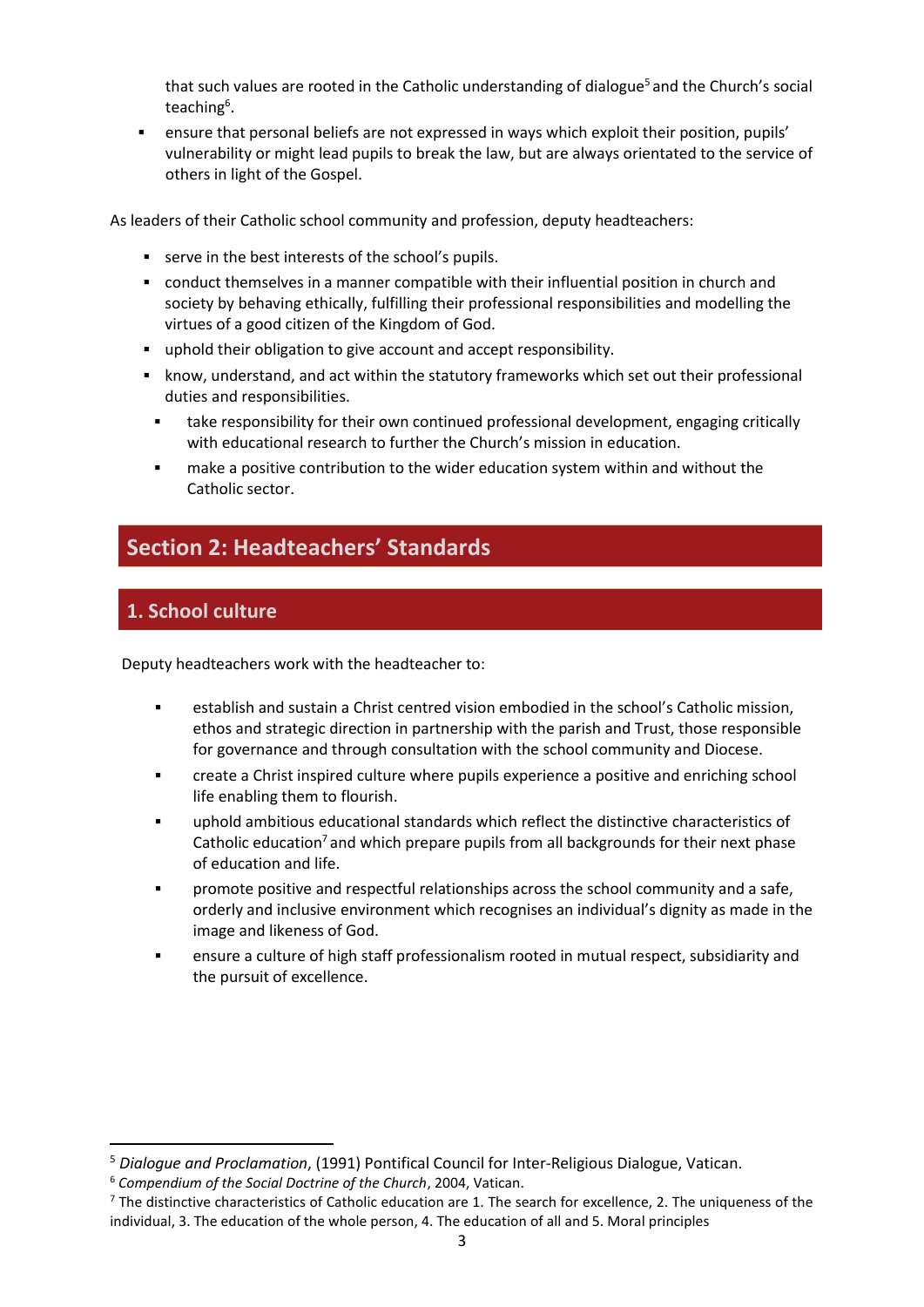### **2. Teaching**

Deputy headteachers work with the headteacher to:

- establish and sustain high-quality, expert teaching across all subjects and phases, built on an evidence-informed understanding of effective teaching and how pupils learn.
- ensure teaching is underpinned by high levels of subject expertise and approaches which respect the distinct nature of subject disciplines or specialist domains and demonstrate how each discipline and domain contributes to the Christian vision of human flourishing to live life to the full.<sup>8</sup>
- ensure effective use is made of formative assessment.

### **3. Curriculum and assessment**

Deputy headteachers work with headteachers to:

- ensure a broad, structured and coherent curriculum entitlement rooted in the distinctive characteristics of Catholic education which sets out the knowledge, skills, values and virtues that will be taught.
- establish effective curricular leadership, developing subject leaders with high levels of relevant expertise with access to professional and Diocesan networks and communities.
- ensure that all pupils are taught to read through the provision of evidence-informed approaches to reading, particularly the use of systematic synthetic phonics in schools that teach early reading.
- ensure valid, reliable and proportionate approaches are used when assessing pupils' knowledge and understanding of the curriculum.

### **4. Behaviour**

Deputy headteachers work with headteachers to:

- establish and sustain high expectations of behaviour for all pupils, rooted in love, justice and reconciliation and built upon relationships, rules and routines, which are understood clearly by all staff and pupils.
- ensure high standards of pupil behaviour through the promotion of the virtues and courteous conduct in accordance with the school's behaviour policy.
- **•** implement consistent, fair and respectful approaches to managing behaviour.
- **EXECT** ensure that adults within the school lead by example and model and teach the virtues characteristic of a good citizen.

<sup>8</sup> The Gospel of John 10:10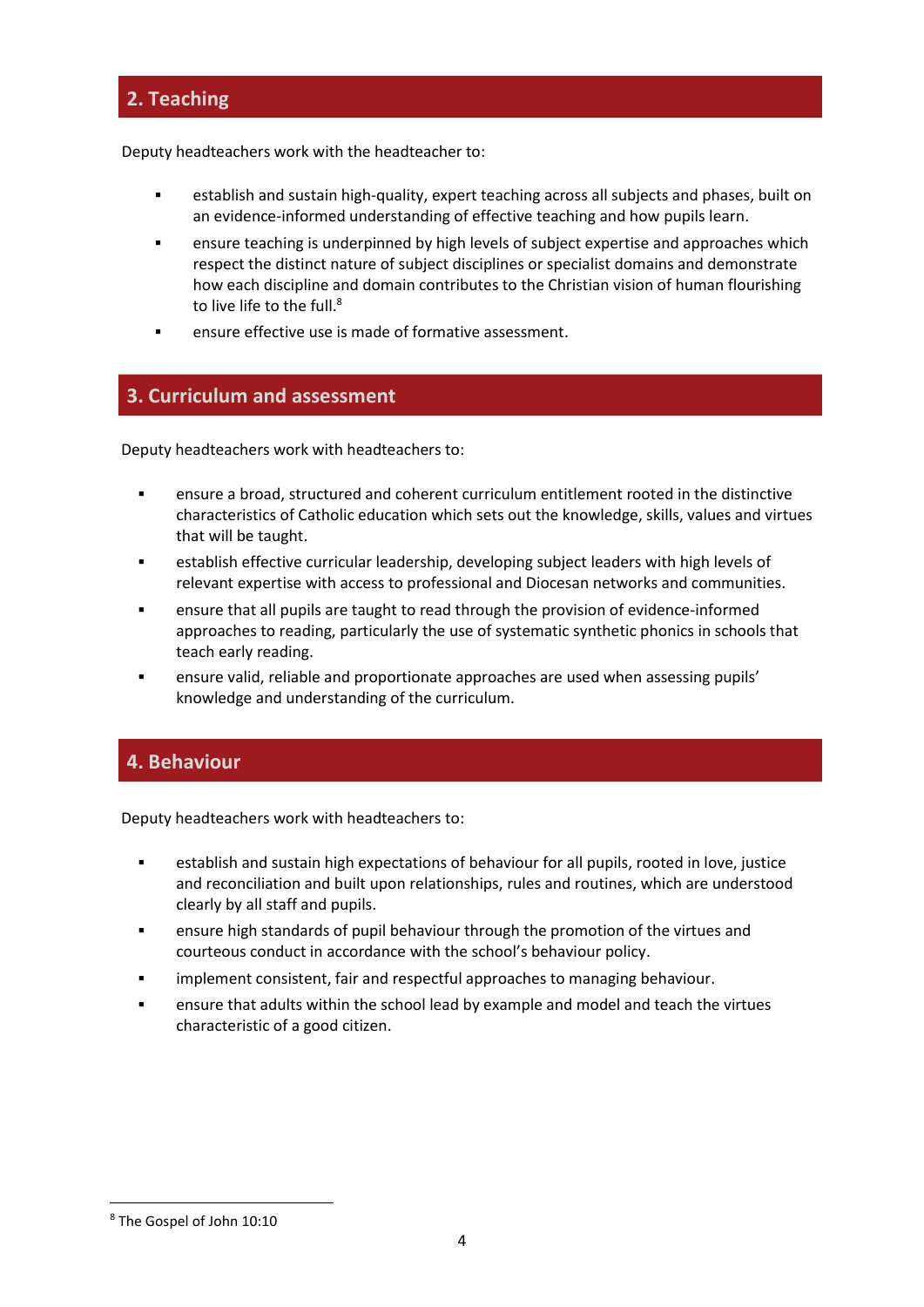### **5. Additional and special educational needs and disabilities**

Deputy headteachers work with headteachers to:

- ensure the school holds ambitious expectations for all pupils with additional and special educational needs and disabilities in light of the principles of Catholic social teaching.<sup>9</sup>
- establish and sustain ethos, culture and practices rooted in the distinctive characteristics of Catholic education that enable pupils to access the curriculum and learn effectively.
- **•** ensure the school works effectively in partnership with parents, carers, parish and professionals, to identify the additional needs and special educational needs and disabilities of pupils, providing support and adaptation where appropriate.
- ensure the school fulfils its statutory duties with regard to the SEND code of practice.

### **6. Professional development**

Deputy headteachers work with headteachers to:

- **•** ensure staff have access to high-quality, sustained professional development opportunities in all key and distinctive aspects, aligned to balance the priorities of whole-school improvement, team and individual needs.
- prioritise the professional development of staff, ensuring effective planning, delivery and evaluation which is consistent with the approaches laid out in the standard for teachers' professional development.
- ensure that professional development opportunities draw on expert provision from beyond the school, as well as within it, including Diocesan and nationally recognised career and professional frameworks and programmes to build capacity and support succession planning.

### **7. Organisational management**

Deputy headteachers work with headteachers to:

- ensure the protection and safety of pupils and staff through effective approaches to safeguarding, as part of the duty of care.
- prioritise and allocate financial resources appropriately, ensuring efficiency, effectiveness and probity in the use of public funds reflecting the school's Catholic mission.
- ensure staff are deployed and managed well with due attention paid to workload.
- establish and oversee systems, processes and policies that enable the school to operate effectively and efficiently and that are rooted in a clear understanding of the Church's mission in education.
- ensure rigorous approaches to identifying, managing and mitigating risk.

<sup>&</sup>lt;sup>9</sup> The relevant principles being: the Dignity of the Human Person, the Call to Community and Participation, Rights and Responsibilities, the Preferential Option for the Poor and Solidarity.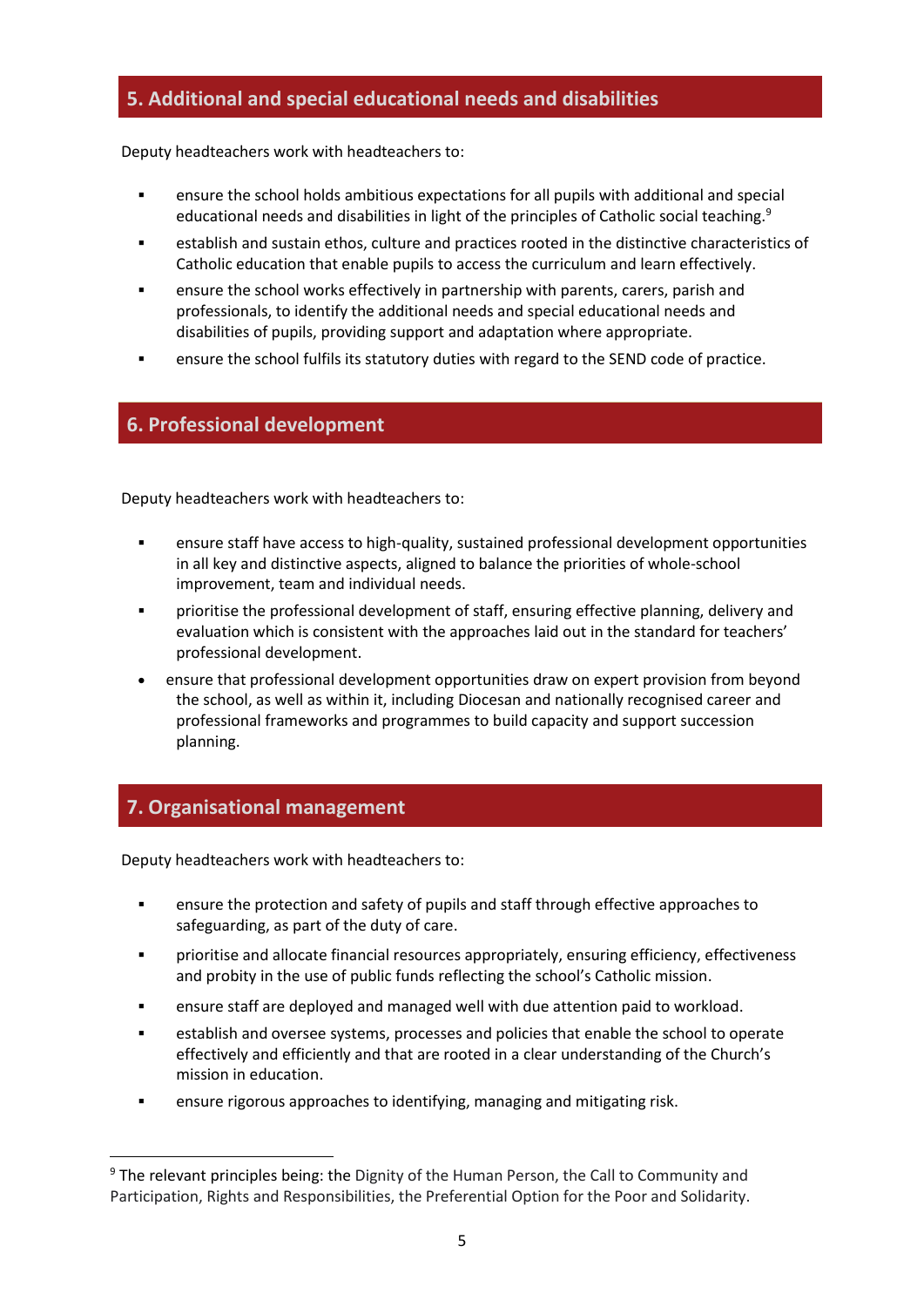### **8. Continuous school improvement**

Deputy headteachers work with headteachers to:

- make use of effective and proportional processes of evaluation to identify and analyse complex or persistent problems and barriers which limit school effectiveness and identify priority areas for improvement.
- develop appropriate evidence-informed strategies for improvement as part of welltargeted plans which are realistic, timely, appropriately sequenced and suited to the school's Catholic context.
- ensure careful and effective implementation of improvement strategies, which lead to sustained school improvement over time.

### **9. Working in partnership**

Deputy headteachers work with headteachers to:

- **•** forge constructive relationships beyond the school, working in partnership with parents, carers, the parish, Trust, Diocese and the local community.
- commit their school to work successfully with other Catholic schools and other schools and organisations in a climate of mutual challenge and support.
- establish and maintain working relationships with fellow professionals and colleagues across other public services to improve educational outcomes for all pupils.

### **10. Governance and accountability**

Deputy headteachers work with headteachers to:

- understand and welcome the role of effective governance, rooted in strategic stewardship of the Catholic mission in education, upholding their obligation to give account and accept responsibility.
- establish and sustain a professional working relationship with those responsible for governance which is inspired by a Christ centred vision of human formation.
- ensure that staff know and understand their professional responsibilities and are held to account.
- ensure the school effectively and efficiently operates within the required regulatory frameworks and meets all statutory duties.

*Based on the 2020 DfE Headteachers' Standards published to articulate the additional responsibilities of headship in addition to the requirements of the teachers' standards but reflecting the ethos of the Catholic school and the vocational role of a Catholic headteacher in upholding the mission of the Church*

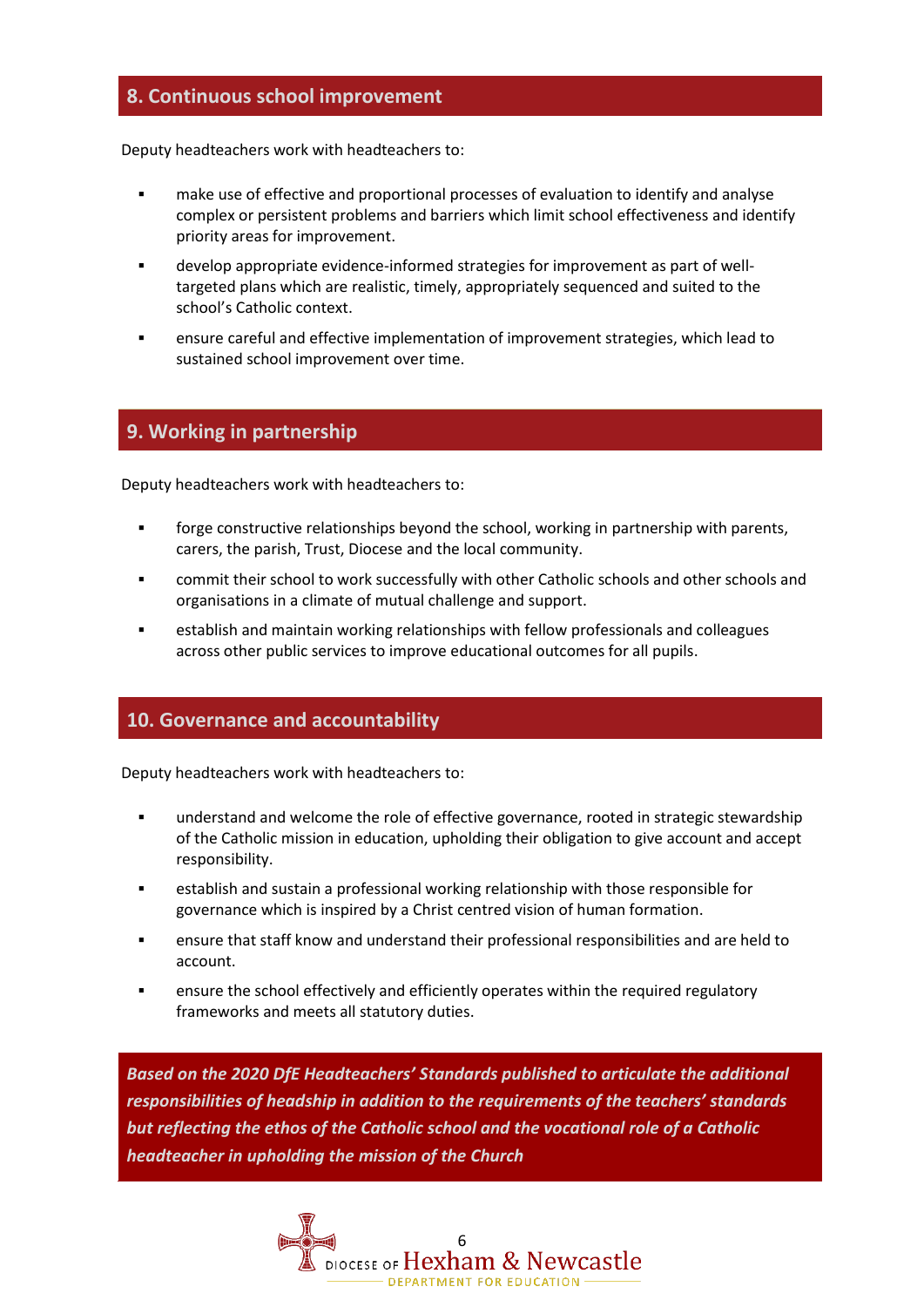# <span id="page-8-0"></span>**Person Specification – Deputy Headteacher**

## Deputy Headteacher

| <b>Essential Criteria</b>                         | <b>Criterion</b><br>No. | <b>Attribute</b>                                                                                                           | <b>Stage</b><br><b>Identified</b> |
|---------------------------------------------------|-------------------------|----------------------------------------------------------------------------------------------------------------------------|-----------------------------------|
| <b>FAITH COMMITMENT</b>                           | E <sub>1</sub>          | A practising Catholic (fulfilling the requirements of the<br>Diocesan Briefing Note)                                       | A/I/R                             |
|                                                   | E <sub>2</sub>          | Secure understanding of the distinctive nature of the<br>Catholic school and Catholic education                            | A/I/R                             |
|                                                   | E <sub>3</sub>          | Understanding of the leadership role in spiritual<br>development of pupils and staff                                       | A/I/R                             |
|                                                   | E4                      | Experience of leading school worship                                                                                       | A/I                               |
| <b>QUALIFICATIONS</b>                             | E <sub>5</sub>          | Qualified teacher status                                                                                                   | A/CC                              |
|                                                   | E <sub>6</sub>          | Degree                                                                                                                     | A/CC                              |
|                                                   | E7                      | CCRS/CTC (or equivalent) or commitment to obtaining<br>the certificate                                                     | A/CC/1                            |
| <b>PROFESSIONAL</b><br><b>DEVELOPMENT</b>         | E8                      | Evidence of appropriate professional development for<br>the role of deputy headteacher                                     | Α                                 |
|                                                   | E9                      | Evidence of recent leadership and management<br>professional development                                                   | A/I/CC                            |
|                                                   | E10                     | Evidence of appropriate safeguarding training                                                                              | A                                 |
| <b>SCHOOL LEADERSHIP</b><br><b>AND MANAGEMENT</b> | E11                     | To have substantial and current experience as a middle<br>leader                                                           | A/I/R                             |
| <b>EXPERIENCE</b>                                 | E12                     | To have had active and effective leadership of a<br>team/key stage/curriculum area/department                              | A/I/R                             |
|                                                   | E13                     | To have taken an active involvement in school self-<br>evaluation and development planning                                 | A/I/R                             |
|                                                   | E14                     | To have implemented and developed a whole school<br>initiative                                                             | A/I/R                             |
|                                                   | E15                     | To have had responsibility for policy development and<br>implementation                                                    | A/I/R                             |
|                                                   | E16                     | To have had experience of and ability to contribute to<br>staff development (e.g. coaching, mentoring, INSET for<br>staff) | A/I/R                             |
| <b>EXPERIENCE AND</b>                             | E17                     | Significant teaching experience                                                                                            | A/I/R                             |
| <b>KNOWLEDGE OF</b><br><b>TEACHING</b>            | E18                     | To have a knowledge and understanding of all key<br>stages in the school                                                   | A/I                               |
|                                                   | E19                     | To be able to effectively use data, assessment and<br>target setting to raise standards/address weaknesses                 | A/I                               |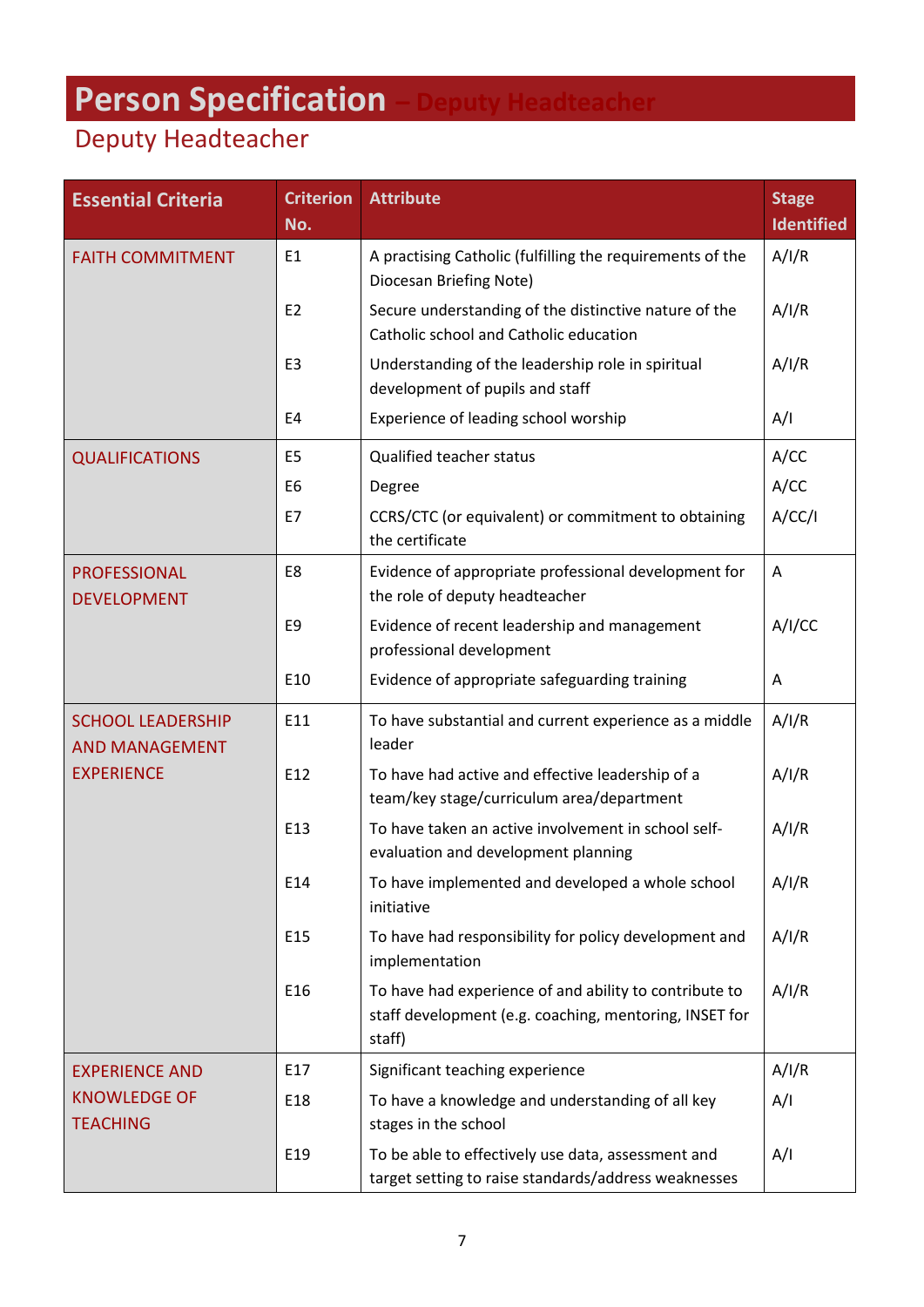| <b>PROFESSIONAL</b><br><b>ATTRIBUTES</b> | E20 | To have excellent written and oral communication skills<br>(which will be assessed at all stages of the process)          | A/I |
|------------------------------------------|-----|---------------------------------------------------------------------------------------------------------------------------|-----|
| <b>APPLICATION FORM AND</b>              | E21 | The form must be fully completed and legible                                                                              | A   |
| <b>SUPPORTING</b><br><b>STATEMENT</b>    | E22 | The supporting statement should be clear, concise<br>(within the required word count) and related to the<br>specific post | A   |

| <b>Desirable Criteria</b> | <b>Criterion</b><br>No. | <b>Attribute</b>                                                    | <b>Stage</b><br><b>Identified</b> |
|---------------------------|-------------------------|---------------------------------------------------------------------|-----------------------------------|
| <b>FAITH COMMITMENT</b>   | D <sub>1</sub>          | Involvement in parish community                                     | A/I                               |
| <b>QUALIFICATIONS</b>     | D <sub>2</sub>          | Recent experience in a Catholic school                              | A                                 |
|                           | D <sub>3</sub>          | Experience of teaching in more than one school                      | A                                 |
|                           | D4                      | Experience of monitoring staff performance                          | A/I                               |
|                           | D <sub>5</sub>          | Knowledge and understanding of current educational<br><b>issues</b> | A/I                               |
|                           | D6                      | Postgraduate level qualification                                    | A                                 |
|                           | D7                      | Successful completion of Diocesan leadership<br>programme           | A                                 |

| <b>KEY - STAGE IDENTIFIED</b> |                              |  |  |
|-------------------------------|------------------------------|--|--|
| A                             | <b>Application Form</b>      |  |  |
|                               | Interview                    |  |  |
| R                             | References                   |  |  |
| CC                            | <b>Checking Certificates</b> |  |  |

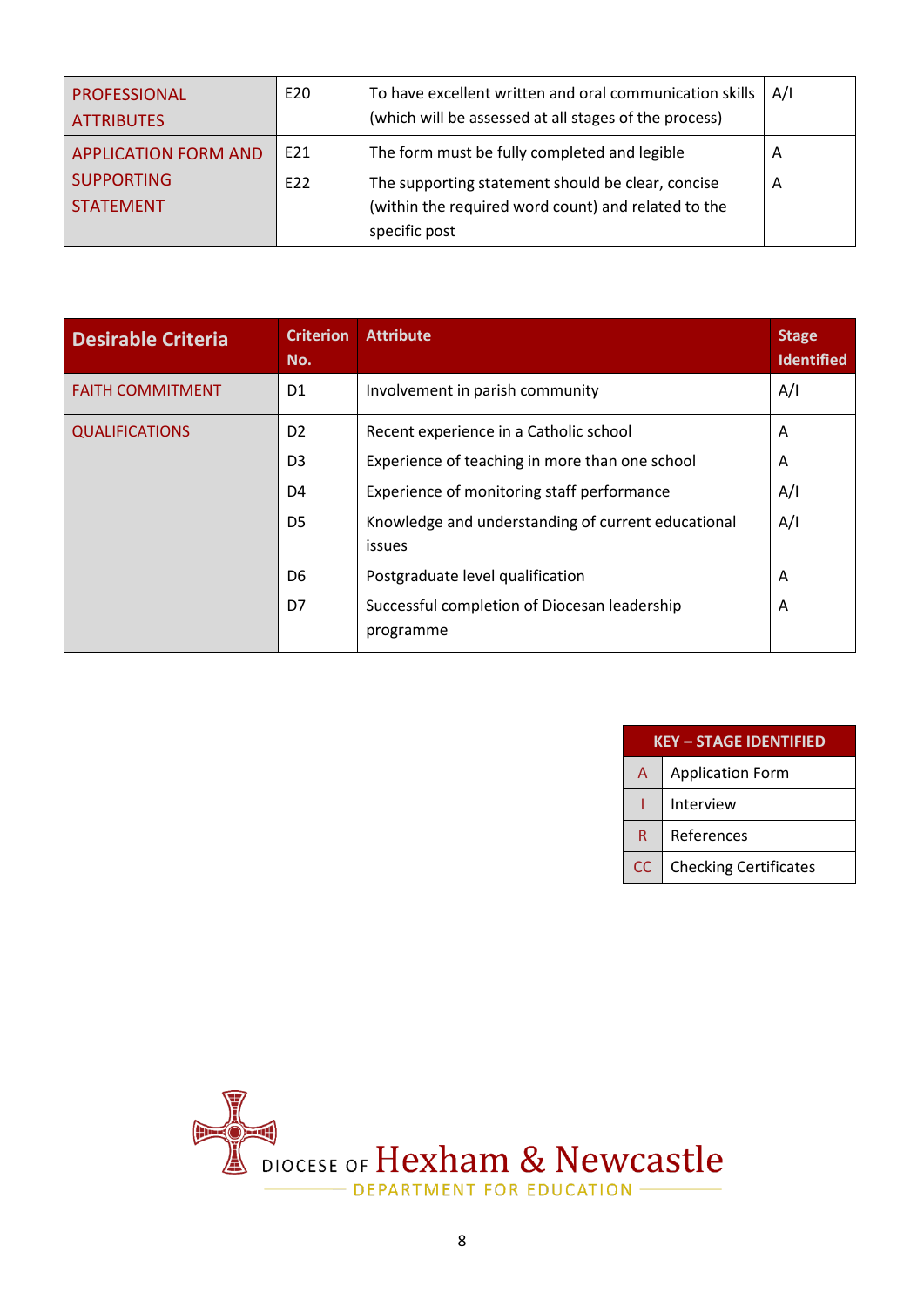# <span id="page-10-0"></span>**Shortlist Working Sheet**

## Deputy Headteacher

| Name of applicant:     |  |
|------------------------|--|
| <b>Current school:</b> |  |
| <b>Current post:</b>   |  |

## **Essential Criteria**

| <b>Criterion</b><br>No. | <b>FAITH COMMITMENT</b>                                                                         | <b>Clearly</b><br><b>Meets</b> | <b>Some</b><br><b>Evidence</b> | <b>No</b><br><b>Evidence</b> |
|-------------------------|-------------------------------------------------------------------------------------------------|--------------------------------|--------------------------------|------------------------------|
| E1                      | A practising Catholic (fulfilling the requirements of the<br>Diocesan Briefing Note)            |                                |                                |                              |
| E <sub>2</sub>          | Secure understanding of the distinctive nature of the Catholic<br>school and Catholic education |                                |                                |                              |
| E <sub>3</sub>          | Understanding of the leadership role in spiritual<br>development of pupils and staff            |                                |                                |                              |
| E4                      | Experience of leading school worship                                                            |                                |                                |                              |

| <b>Criterion</b><br>No. | <b>QUALIFICATIONS</b>                                                  | <b>Clearly</b><br><b>Meets</b> | <b>Some</b><br><b>Evidence</b> | <b>No</b><br>Evidence |
|-------------------------|------------------------------------------------------------------------|--------------------------------|--------------------------------|-----------------------|
| E <sub>5</sub>          | <b>Qualified teacher status</b>                                        |                                |                                |                       |
| E <sub>6</sub>          | Degree                                                                 |                                |                                |                       |
| E7                      | CCRS/CTC (or equivalent) or commitment to obtaining the<br>certificate |                                |                                |                       |

| <b>Criterion</b><br>No. | <b>PROFESSIONAL DEVELOPMENT</b>                                                        | <b>Clearly</b><br><b>Meets</b> | <b>Some</b><br><b>Evidence</b> | <b>No</b><br><b>Evidence</b> |
|-------------------------|----------------------------------------------------------------------------------------|--------------------------------|--------------------------------|------------------------------|
| E8                      | Evidence of appropriate professional development for the<br>role of deputy headteacher |                                |                                |                              |
| F9                      | Evidence of recent leadership and management professional<br>development               |                                |                                |                              |
| E <sub>10</sub>         | Evidence of appropriate safeguarding training                                          |                                |                                |                              |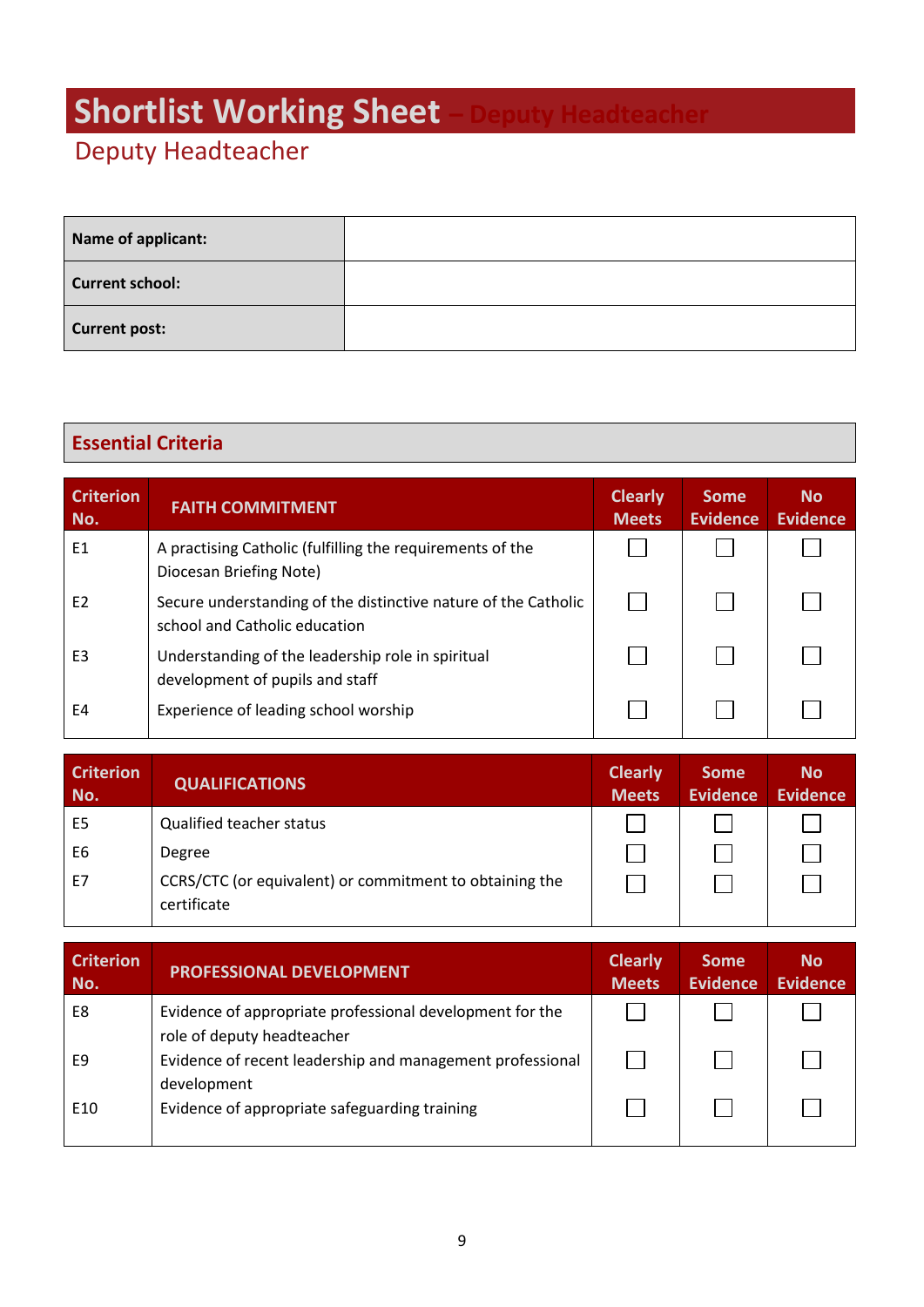| <b>Criterion</b><br>No. | <b>SCHOOL LEADERSHIP AND MANAGEMENT</b><br><b>EXPERIENCE</b>                                                            | <b>Clearly</b><br><b>Meets</b> | <b>Some</b><br><b>Evidence</b> | <b>No</b><br><b>Evidence</b> |
|-------------------------|-------------------------------------------------------------------------------------------------------------------------|--------------------------------|--------------------------------|------------------------------|
| E11                     | To have substantial and current experience as a middle<br>leader                                                        |                                |                                |                              |
| E12                     | To have had active and effective leadership of a team/key<br>stage/curriculum area/department                           |                                |                                |                              |
| E <sub>13</sub>         | To have taken an active involvement in school self-<br>evaluation and development planning                              |                                |                                |                              |
| E14                     | To have implemented and developed a whole school<br>initiative                                                          |                                |                                |                              |
| E <sub>15</sub>         | To have had responsibility for policy development and<br>implementation                                                 |                                |                                |                              |
| E16                     | To have had experience of and ability to contribute to staff<br>development (e.g. coaching, mentoring, INSET for staff) |                                |                                |                              |

| <b>Criterion</b><br>No. | <b>EXPERIENCE AND KNOWLEDGE OF TEACHING</b>                                                                | <b>Clearly</b><br><b>Meets</b> | <b>Some</b><br><b>Evidence</b> | <b>No</b><br><b>Evidence</b> |
|-------------------------|------------------------------------------------------------------------------------------------------------|--------------------------------|--------------------------------|------------------------------|
| E17                     | Significant teaching experience                                                                            |                                |                                |                              |
| E18                     | To have a knowledge and understanding of all key stages in<br>the school                                   |                                |                                |                              |
| E <sub>19</sub>         | To be able to effectively use data, assessment and target<br>setting to raise standards/address weaknesses |                                |                                |                              |

| <b>Criterion</b><br>No. | <b>PROFESSIONAL ATTRIBUTES</b>                          | <b>Clearly</b><br><b>Meets</b> | <b>Some</b><br>Evidence | <b>No</b><br>Evidence |
|-------------------------|---------------------------------------------------------|--------------------------------|-------------------------|-----------------------|
| E20                     | To have excellent written and oral communication skills |                                |                         |                       |
|                         | (which will be assessed at all stages of the process)   |                                |                         |                       |

| <b>Criterion</b><br>No. | <b>APPLICATION FORM AND SUPPORTING STATEMENT</b>                                                                       | <b>Clearly</b><br><b>Meets</b> | <b>Some</b><br><b>Evidence</b> | <b>No</b><br><b>Evidence</b> |
|-------------------------|------------------------------------------------------------------------------------------------------------------------|--------------------------------|--------------------------------|------------------------------|
| E21                     | The form must be fully completed and legible                                                                           |                                |                                |                              |
| E22                     | The supporting statement should be clear, concise (within<br>the required word count) and related to the specific post |                                |                                |                              |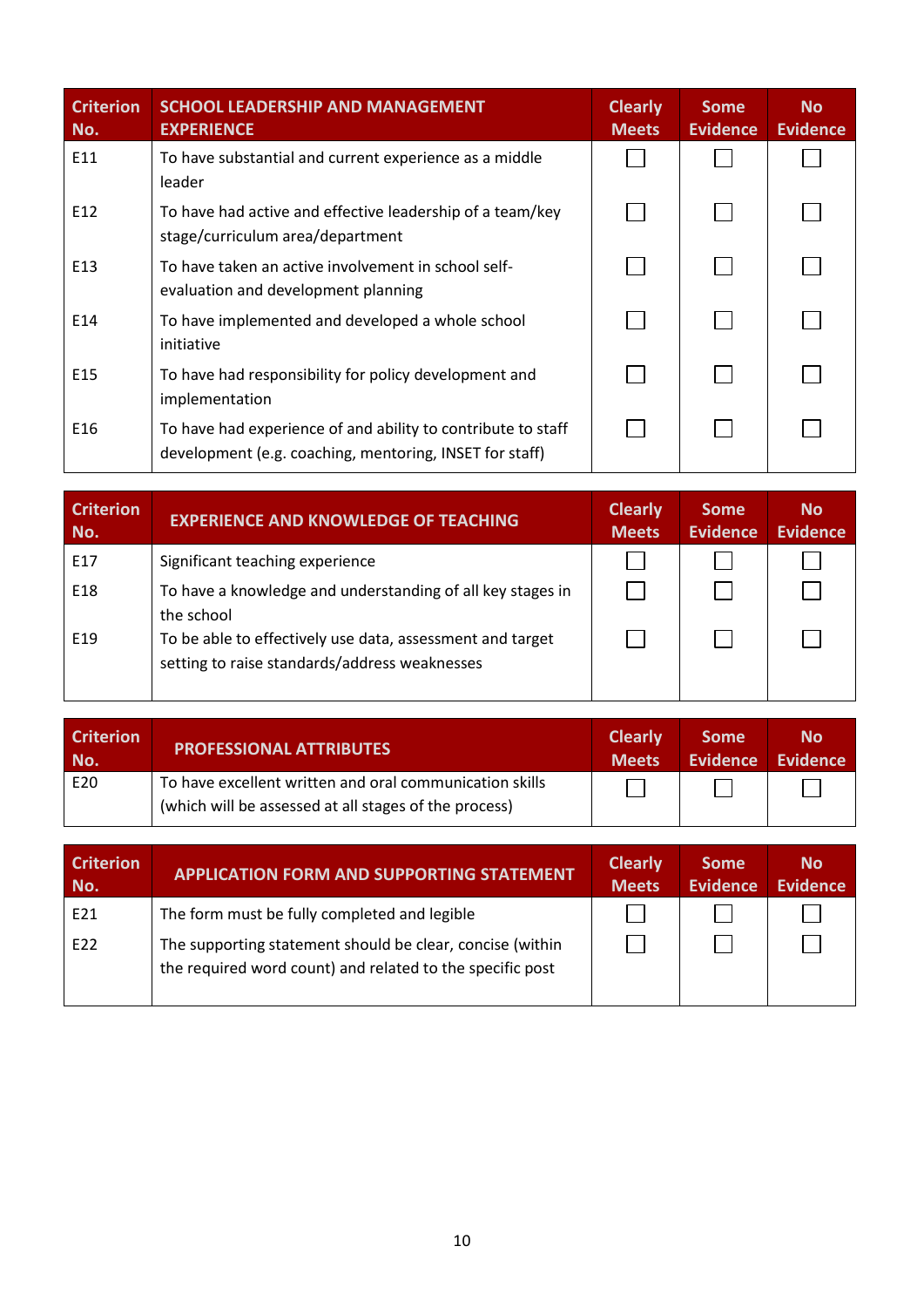### **Desirable Criteria**

| <b>Criterion</b><br>No. | <b>FAITH COMMITMENT</b>         | <b>Clearly</b><br><b>Meets</b> | <b>Some</b> | <b>No</b><br>Evidence Evidence |
|-------------------------|---------------------------------|--------------------------------|-------------|--------------------------------|
| D <sub>1</sub>          | Involvement in parish community |                                |             |                                |

| <b>Criterion</b><br>No. | <b>SCHOOL LEADERSHIP AND MANAGEMENT</b><br><b>EXPERIENCE</b> | <b>Clearly</b><br><b>Meets</b> | <b>Some</b><br><b>Evidence</b> | <b>No</b><br><b>Evidence</b> |
|-------------------------|--------------------------------------------------------------|--------------------------------|--------------------------------|------------------------------|
| D <sub>2</sub>          | Recent experience in a Catholic school                       |                                |                                |                              |
| D <sub>3</sub>          | Experience of teaching in more than one school               |                                |                                |                              |
| D4                      | Experience of monitoring staff performance                   |                                |                                |                              |
| D <sub>5</sub>          | Knowledge and understanding of current educational issues    |                                |                                |                              |
| D6                      | Postgraduate level qualification                             |                                |                                |                              |
| D7                      | Successful completion of Diocesan leadership programme       |                                |                                |                              |
|                         |                                                              |                                |                                |                              |

**Notes:**

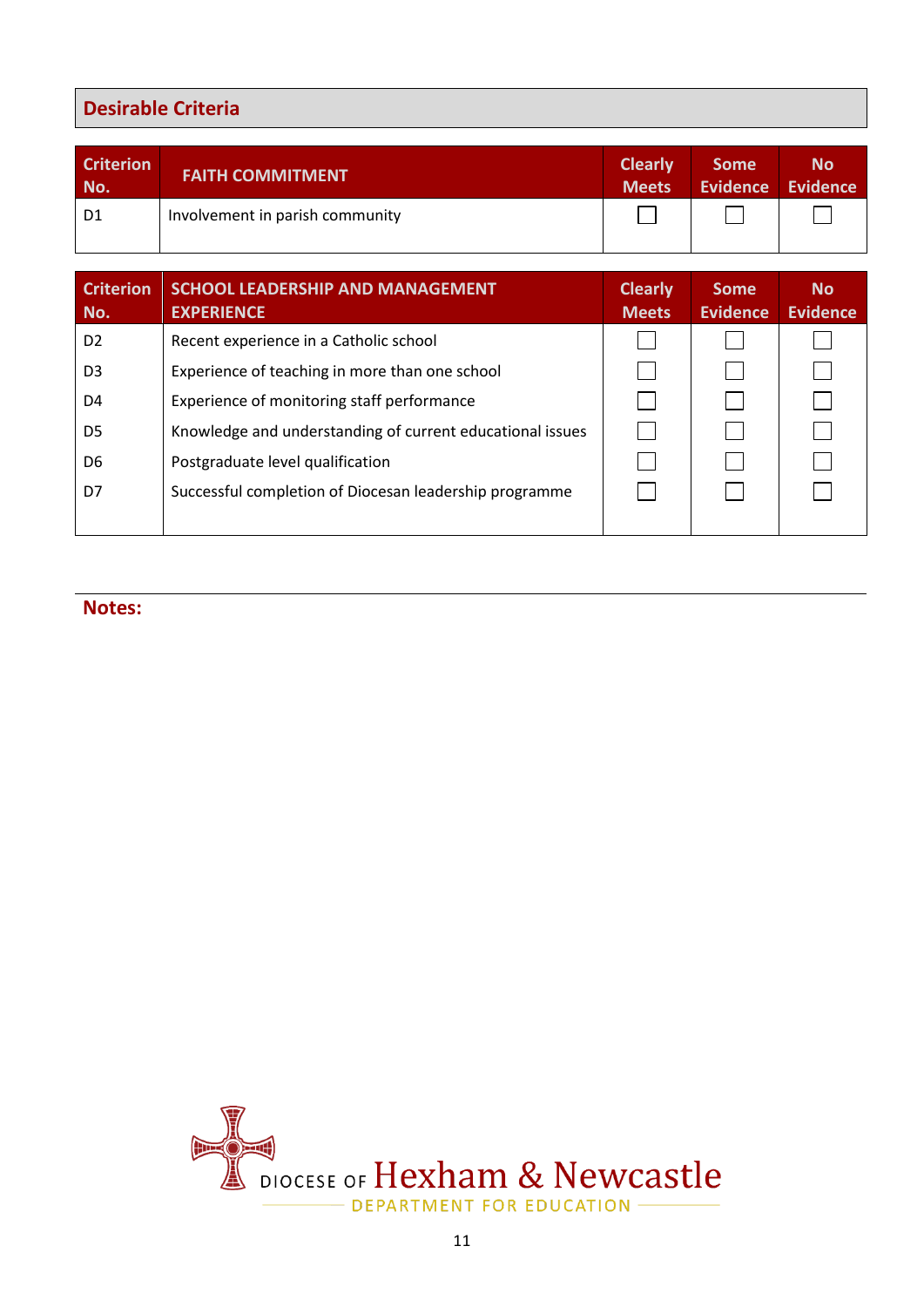## <span id="page-13-0"></span>**SAMPLE TIMETABLE FOR PRIMARY DEPUTY HEADTEACHER INTERVIEW (ONE DAY, BASED ON TWO CANDIDATES)**

#### 8.45 Panel briefing

- Opening Prayer
- Confirm arrangements for the day
- Discussion of presentation task
- 9.15 Candidates arrive.
- 9.30 Tour of the school and liturgical prayer (ten minutes with half of full school reception to year 6)

| <b>Time</b> | <b>Liturgical Prayer (school hall)</b> | <b>Tour</b> |
|-------------|----------------------------------------|-------------|
| 9.30        | Candidate 1                            | Candidate 2 |
| 10.00       | Candidate 2                            | Candidate 1 |

### 10.30 BREAK

| <b>Time</b> | Data Task                     | <b>School Council</b> |
|-------------|-------------------------------|-----------------------|
| 10.45       | Candidate 1 given data        | Candidate 2           |
| 11.15       | Candidate 1 data presentation |                       |
| 11.15       | Candidate 2 given data        | Candidate 1           |
| 11.45       | Candidate 2 data presentation |                       |

- 12.15 Candidate identity and qualification checks
- 12.30 LUNCH Candidates lunch with the board and staff
- 13.00 Panel reconvenes
	- **EXEDENT Agreement of questions for the formal interview and who will ask the questions**
- 13.00 Presentations. Candidates have 30 minutes preparation time. (Presentation 10 minutes with 5 minutes for governor questions).

| Time  |                                      |
|-------|--------------------------------------|
| 13.00 | Candidate 1 given presentation title |
| 13.30 | Candidate 2 given presentation title |
| 13.30 | Candidate 1 presentation             |
| 14.00 | Candidate 2 presentation             |

#### 14.30 BREAK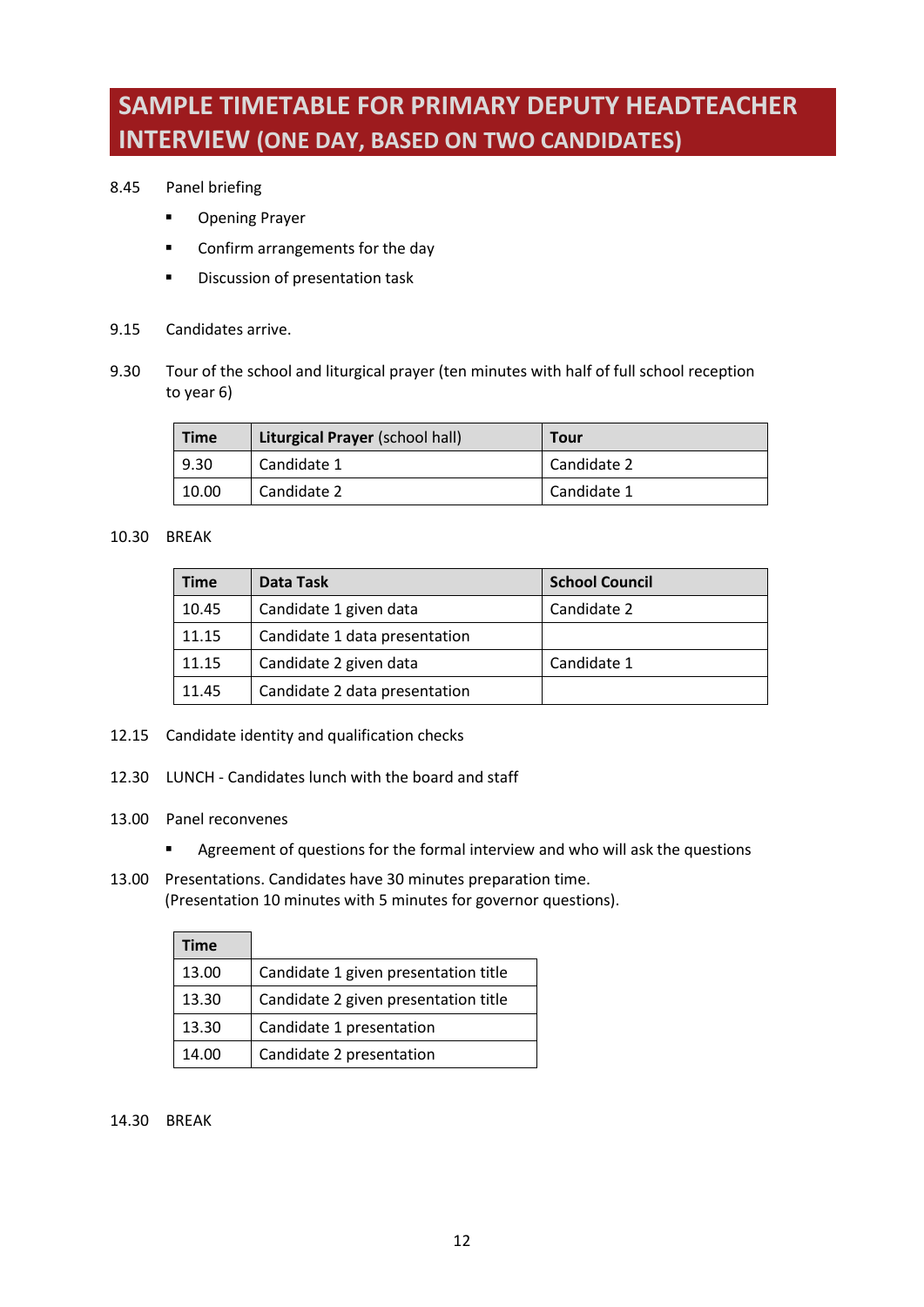#### 14.40 Formal interviews

- Approximately 40 minutes per candidate
- At the end of the interview chair confirms that candidate is a practising Catholic and will accept the post if offered

| <b>Time</b> |             |
|-------------|-------------|
| 14.40       | Candidate 1 |
| 15.20       | Candidate 2 |

#### 16.00 Deliberation

- Feedback on liturgical prayer task
- Feedback on data task
- Feedback on school council
- Presentation
- Interview

#### 17.00 The decision

- The panel use criteria to identify strongest applicant
- Offer post (see model letter)
- Arrange feedback for unsuccessful candidate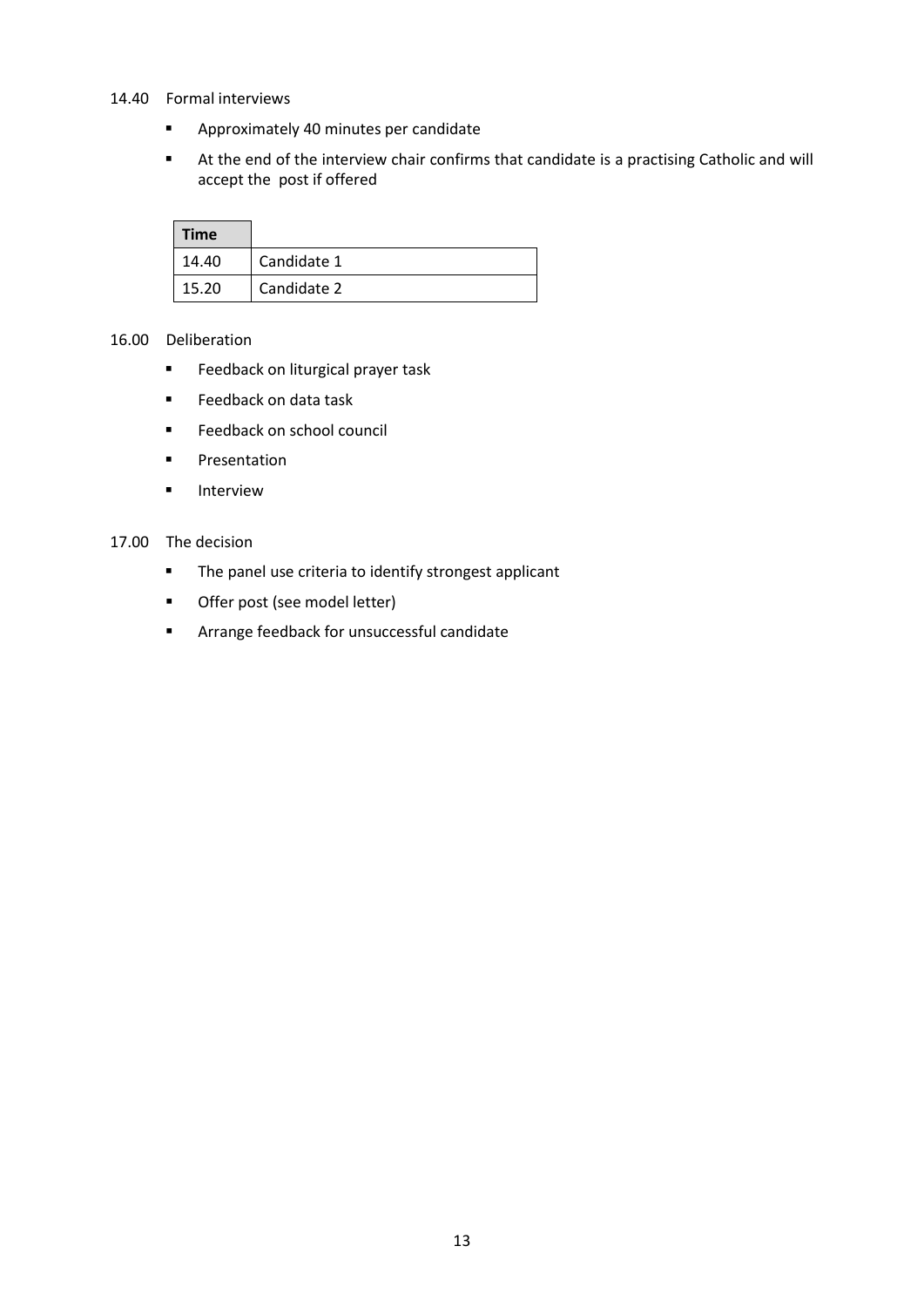## <span id="page-15-0"></span>**SAMPLE TIMETABLE FOR PRIMARY DEPUTY HEADTEACHER INTERVIEW (ONE DAY, BASED ON FOUR CANDIDATES)**

#### 9.00 Panel meeting

- Opening prayer
- Confirm arrangements for the day
- 9.15 Candidates arrive
	- Identification and qualification checks
- 9.30 Liturgical Prayer and data task

| <b>Time</b> | <b>Liturgical Prayer</b> | Data        |
|-------------|--------------------------|-------------|
| 9.30        | Candidate 1              | Candidate 2 |
| 9.50        | Candidate 3              | Candidate 4 |
| 10.10       | Candidate 2              | Candidate 1 |
| 10.30       | Candidate 4              | Candidate 3 |

#### 10.50 BREAK

11.10 Presentations (10 minutes with 5 minutes for questions)

| <b>Time</b> |             |
|-------------|-------------|
| 11.10       | Candidate 1 |
| 11.30       | Candidate 2 |
| 11.50       | Candidate 3 |
| 12.10       | Candidate 4 |

- 12.30 LUNCH Candidates lunch with the board and staff
- 13.00 Panel reconvenes
	- Agreement of questions for the afternoon and who will ask the questions
- 14.00 Formal Interviews
	- Approximately 40 minutes per candidate
	- At the end of the interview chair confirms that candidate is a practising Catholic and will accept the post if offered

| <b>Time</b> |             |
|-------------|-------------|
| 14.00       | Candidate 1 |
| 14.40       | Candidate 2 |

### 15.20 BREAK

| 15.30 | Candidate 3 |
|-------|-------------|
| 16.10 | Candidate 4 |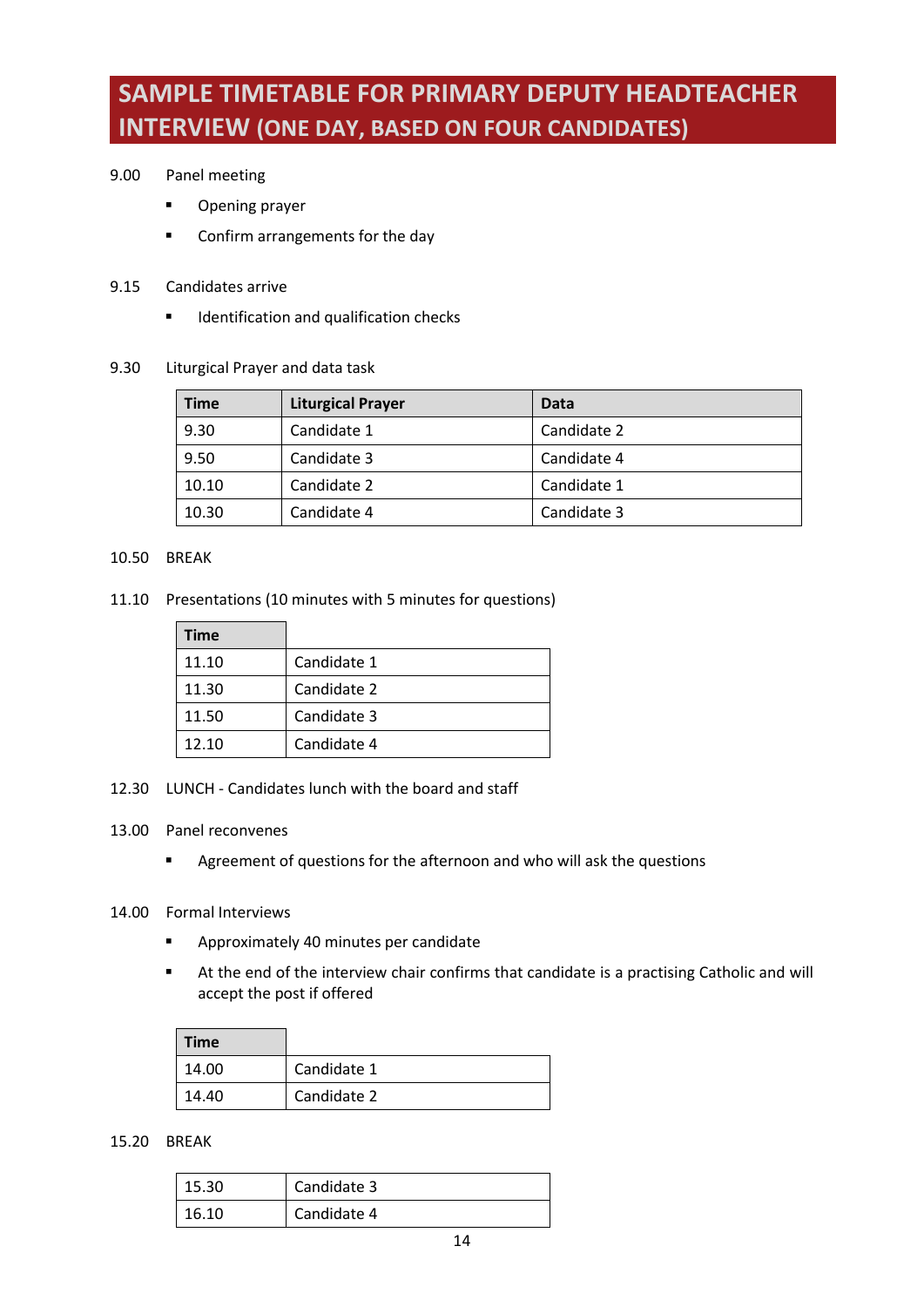#### 16.40 Deliberation

- Feedback on Liturgical Prayer task
- Feedback on data task
- Discussion presentation task

#### 17.40 The decision

- The panel use criteria to identify strongest applicant
- Offer post (see model letter)
- Arrange feedback for unsuccessful candidates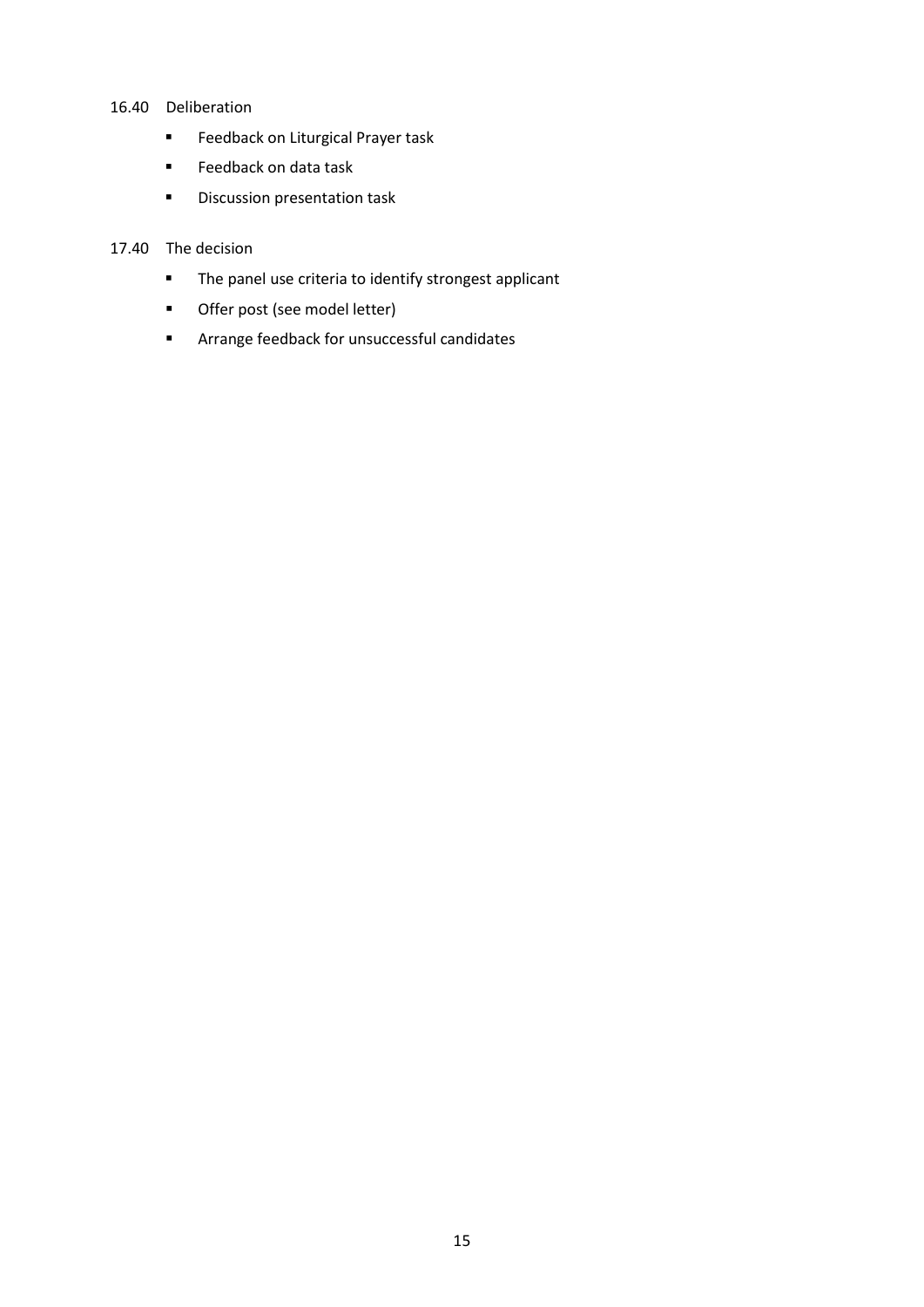## <span id="page-17-0"></span>**SAMPLE TIMETABLE FOR SECONDARY DEPUTY HEADTEACHER INTERVIEW (TWO DAYS, BASED ON SIX CANDIDATES)**

## **DAY ONE**

- 1. Opening prayer
- 2. Confirm arrangements for the day
- 10.00 Carousel 1
- 10.30 Carousel 2
- 11.00 BREAK
- 11.20 Carousel 3
- 11.50 Carousel 4
- 12.20 LUNCH
- 13.20 Carousel 5
- 13.50 Carousel 6
- 14.10 BREAK
- 14.20 The panel deliberate
- 15.10 Chair of the panel and advisers meet candidates to discuss the arrangements for day two including presentation topic. It would be advised that PowerPoint should not be used. For examples of panel carousels with six candidates and six separate panels, see below.

| <b>Carousel</b> | <b>Task</b>              | <b>Candidate</b> |   |   |   |   |   |
|-----------------|--------------------------|------------------|---|---|---|---|---|
| 1.              | <b>Liturgical Prayer</b> | A                | F | Е | D |   | B |
| 2.              | Data Task                | B                | A |   | E | D |   |
| 3.              | <b>Student Group</b>     | C                | B | А |   | E | D |
| 4.              | Pastoral Group           | D                |   | B | A | F | E |
| 5.              | Curriculum               | E                | D |   | B | A |   |
| -6.             | Teach                    | F                | E | D |   | B | A |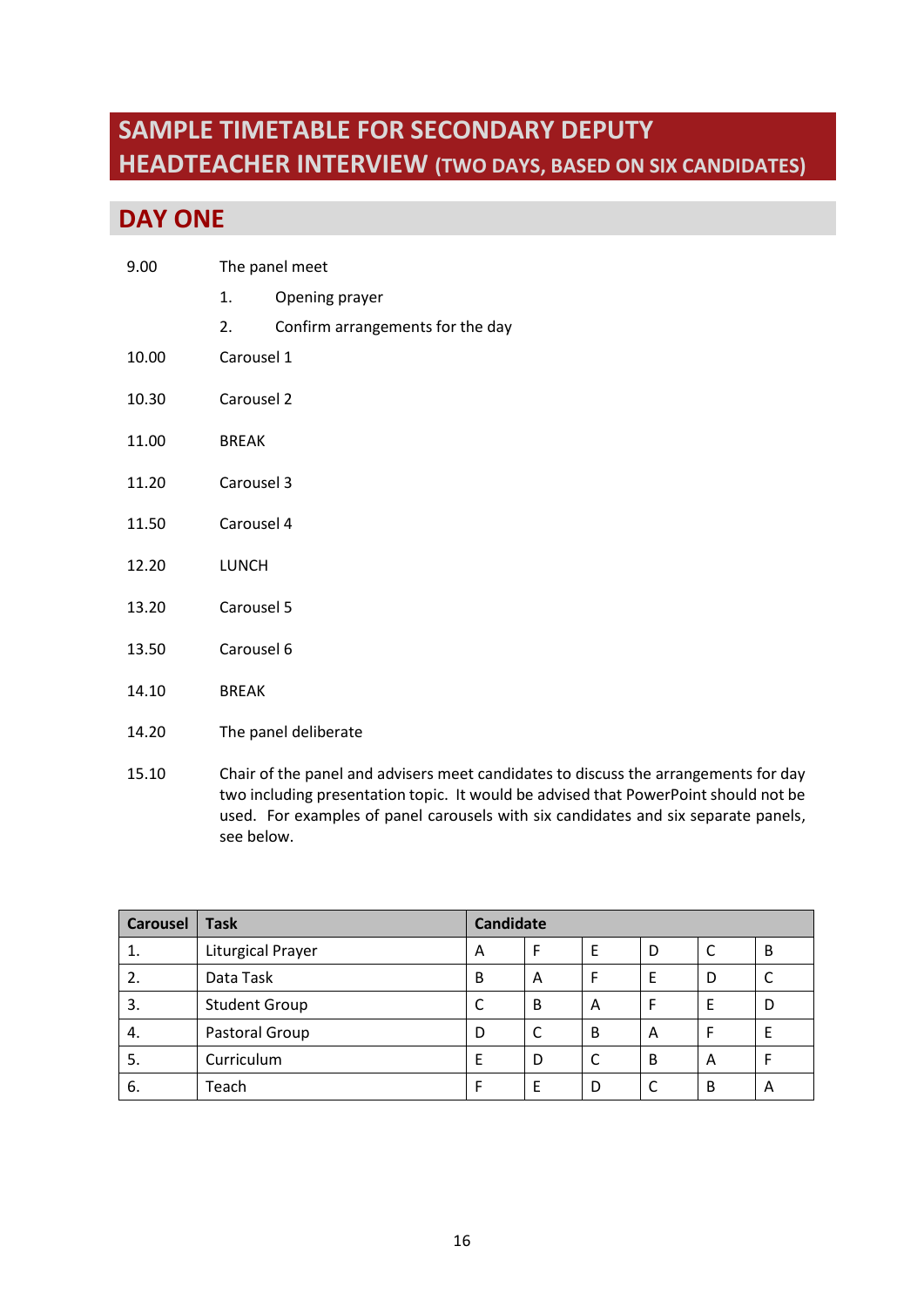## **DAY TWO**

| 9.00  | The panel meet                                  |                                                         |  |  |
|-------|-------------------------------------------------|---------------------------------------------------------|--|--|
|       | Opening prayer<br>1.                            |                                                         |  |  |
|       | 2.                                              | Confirm arrangements for the day                        |  |  |
| 9.20  | Presentation:                                   | Candidate 1<br>Ten minutes max: five mins for questions |  |  |
| 9.35  | Interview:                                      | Candidate 1                                             |  |  |
| 10.20 | Presentation: Candidate 2                       |                                                         |  |  |
| 10.35 | Interview:                                      | Candidate 2                                             |  |  |
| 11.20 | <b>BREAK</b>                                    |                                                         |  |  |
| 11.40 | Presentation:                                   | Candidate 3                                             |  |  |
| 11.55 | Interview:                                      | Candidate 3                                             |  |  |
| 12.40 | <b>LUNCH</b>                                    |                                                         |  |  |
| 13.40 | Presentation:                                   | Candidate 4                                             |  |  |
| 13.55 | Interview:                                      | Candidate 4                                             |  |  |
| 14.40 | Presentation:                                   | Candidate 5                                             |  |  |
| 14.55 | Interview:                                      | Candidate 5                                             |  |  |
| 15.40 | <b>BREAK</b>                                    |                                                         |  |  |
| 16.00 | The panel deliberate                            |                                                         |  |  |
| 17.00 | 1. Decision                                     |                                                         |  |  |
|       | 2. Arrange feedback for unsuccessful candidates |                                                         |  |  |